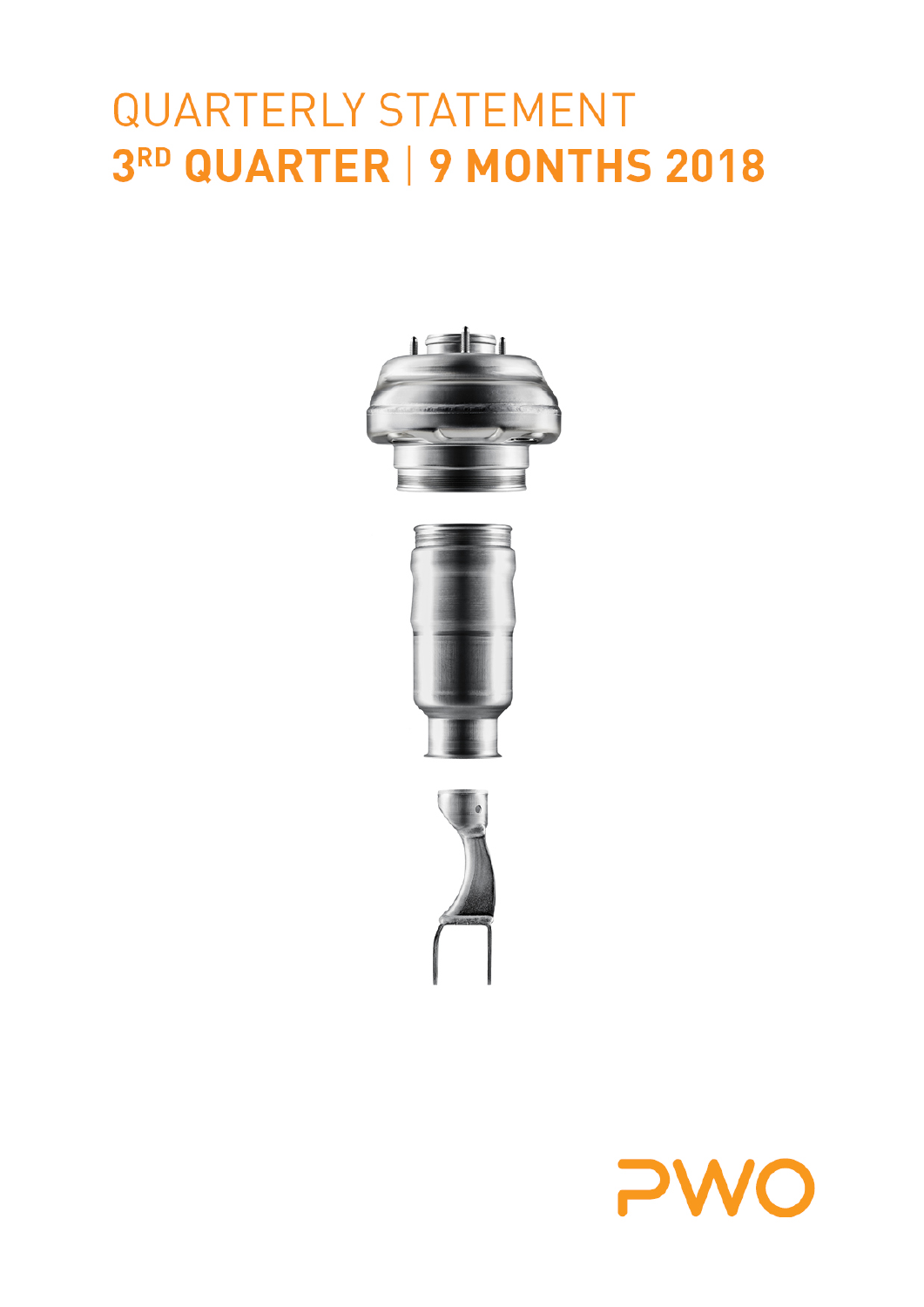# DEAR SHAREHOLDERS AND BUSINESS ASSOCIATES,

The automotive industry is currently facing significant challenges from a variety of sources. Examples include the diesel issue, persistent trade disputes despite the conclusion of the new US-Mexico-Canada Agreement (USMCA) and the transition to the Worldwide Harmonized Light-Duty Vehicles Test Procedure (WLTP test cycle). In the year to date, it looked as if the industry would still be able to achieve a satisfactory fiscal year and limit the impact within the usual fluctuations. This was the cause for our sustained optimism, as several of these topics do not directly affect our product range.

In the meantime, however, we have not only seen an absence in our industry's usual recovery after the summer break, but we have also been recently seeing a growing decline in customer call orders for the months ahead – both for ongoing series production as well as for the current start-ups and ramp-ups. This weakness is affecting all of our locations.

As a result, we were required to make an ad hoc announcement on October 19, 2018 and reduce our 2018 forecasts. We now expect our full-year revenues to be EUR 20 to 25 million lower than previously expected. This level represents a year-on-year increase to a range of EUR 475 to 480 million compared to revenue of EUR 461 million in the prior year. Cost reductions already initiated will only have a partial effect in the current fiscal year. The short-term effect on our earnings will therefore be significant. Shifts in investment to limit the impact on the balance sheet ratios are being implemented where possible.

In addition, we are adjusting our capacity where necessary to match the new level of sales volume. This will be aided by the ramp-up of the many new orders for instrument panel carriers that we have won in recent years. We were also very successful during the current fiscal year and have generated a high level of new business of EUR 190 million in the reporting quarter and a total of EUR 270 million in the nine-month period. On the solid basis of our current orders we are looking to the years ahead with confidence, despite the added challenges.

Oberkirch, October 2018

The Management Board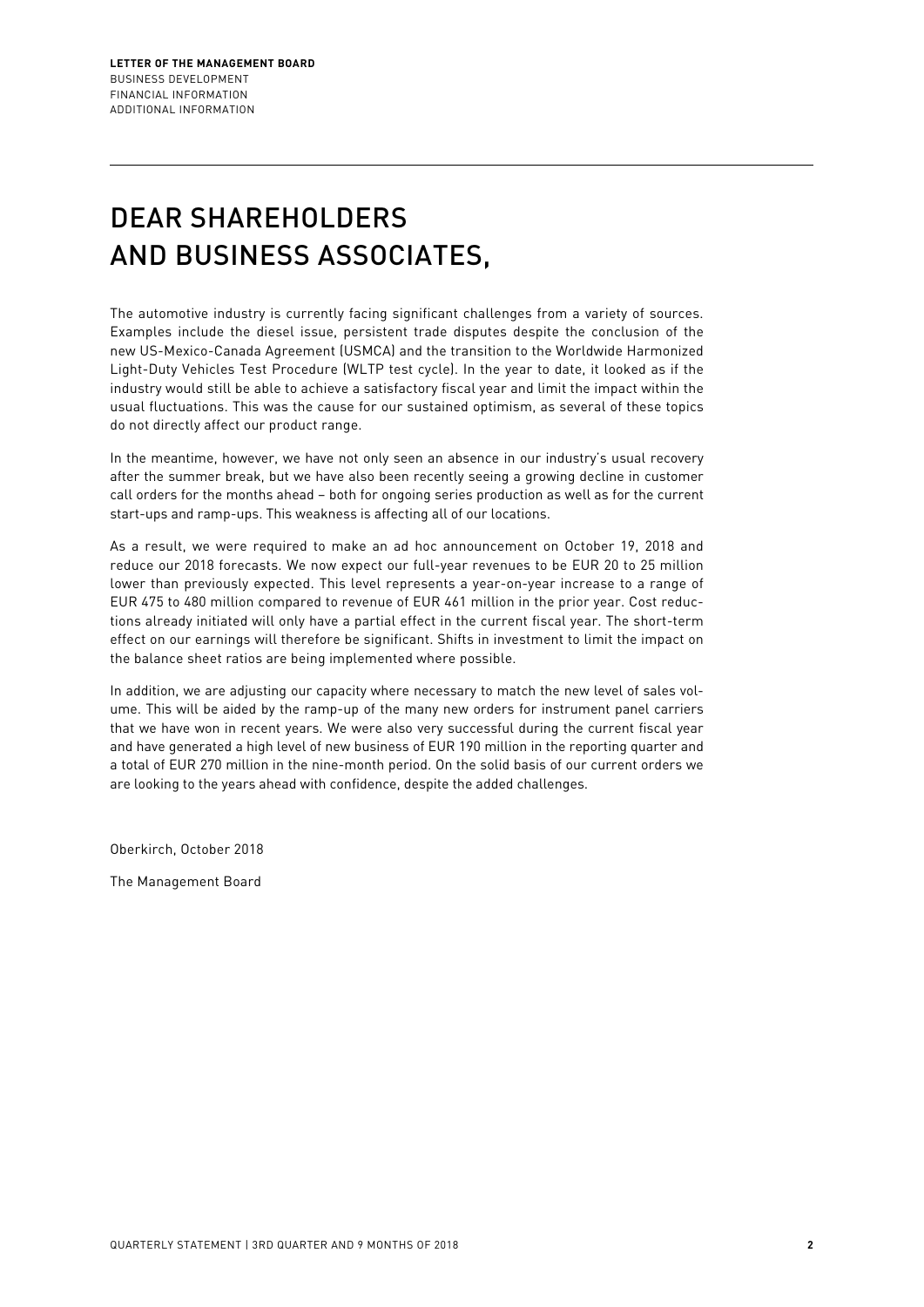#### **SELECTED SEGMENT AND GROUP INFORMATION**

| <b>EURK</b>                     |         |                       |                   |          |                                 |           |
|---------------------------------|---------|-----------------------|-------------------|----------|---------------------------------|-----------|
| 9 months of 2018                | Germany | <b>Rest of Europe</b> | <b>NAFTA Area</b> | Asia     | <b>Consolidation</b><br>effects | Group     |
| Total revenue                   | 219,812 | 57,378                | 71,805            | 39,182   | $-31,505$                       | 356,672 1 |
| Total output                    | 218,136 | 56,753                | 82,134            | 40,909   | $-31,957$                       | 365,975   |
| EBIT before currency effects    | 8,078   | 5,060                 | 3,622             | 1,331    | $-452$                          | 17,639    |
| EBIT including currency effects | 7,532   | 5,071                 | 3,801             | 864      | $-407$                          | 16,861    |
| Investments                     | 7,694   | 7,562                 | 7,136             | 4,433    | 0                               | 26,825    |
| 9 months of 2017                |         |                       |                   |          |                                 |           |
| Total revenue                   | 207,685 | 55,108                | 74,448            | 35,109   | $-26,367$                       | 345,983 1 |
| Total output                    | 218,804 | 53,420                | 78,827            | 38,574   | $-26,643$                       | 362,982   |
| EBIT before currency effects    | 9,196   | 5,838                 | 4,861             | $-933$   | $-257$                          | 18,705    |
| EBIT including currency effects | 8,321   | 5,842                 | 4,326             | $-1,996$ | $-333$                          | 16,160    |
| Investments                     | 8,686   | 6,321                 | 6,896             | 2,853    | 0                               | 24,756    |

<sup>1</sup> External revenue

### RESULTS OF **OPERATIONS**

In the nine-month period, we recorded a slight increase in revenue, steady total output and a moderate decline in EBIT before currency effects. The currency effects shown in the table above affect other operating income and other operating expenses.

The development in the first nine months of 2018 continued to be characterized by a favorable first quarter. A clearer picture of the current business trend is provided in the following third quarter review.

Revenue of EUR 108.0 million (p/y: EUR 112.9 million) was 4.3 percent below the previous year's figure, mainly as a result of the weak September. At EUR 119.5 million (p/y: EUR 118.9 million), total output was at the prior year's level due to a larger change in finished goods and work-in-progress.

EBIT before currency effects decreased to EUR 4.2 million in the quarter under review (p/y: EUR 6.4 million). This figure includes a positive effect from an adjustment to the accounting of tool inventories.

As upfront investments in tools are invoiced, the recent higher cost of materials ratio is gradually being reduced and relieving pressure on earnings. The materials cost ratio equaled 55.9 percent (p/y: 56.8 percent).

We are continuing to maintain more employees than we will need during the later series production to secure the extensive series start-ups. As a result, the staff costs ratio has temporarily increased to 26.4 percent (p/y: 24.5 percent). Expenses for temporary workers were also above the previous year's level, which had an effect on other operating expenses.

Including currency effects, EBIT amounted to EUR 3.2 million in the third quarter (p/y: EUR 5.8 million). After financial expenses and taxes, net income for the period declined to EUR 0.6 million (p/y: EUR 2.3 million) and earnings per share totaled EUR 0.21 (p/y: EUR 0.72). Pressure on the tax rate was the result of a tax audit at the Oberkirch location, which was not yet complete as of the balance sheet date.

In the nine-month period, EBIT including currency effects amounted to EUR 16.9 million (p/y: EUR 16.2 million), the net income for the period totaled EUR 7.9 million (p/y: EUR 8.2 million) and earnings per share equaled EUR 2.52 (p/y: EUR 2.61).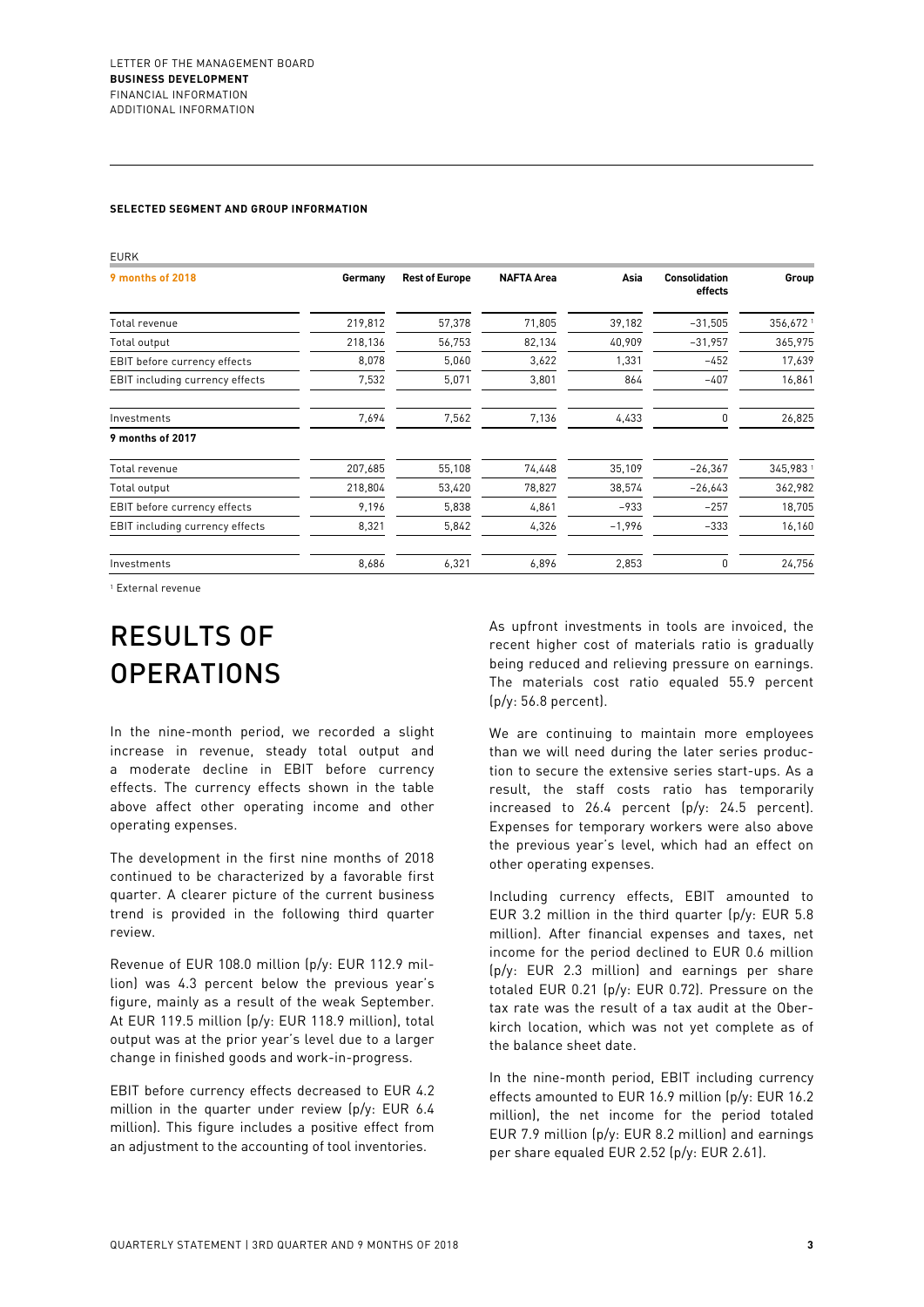### **SEGMENTS**

The following description of the segment results refers to EBIT before currency effects as this is the figure that best reflects the Group's operating development.

At our home location in Oberkirch, which forms the Germany segment, the weakening was particularly pronounced. Whereas revenue and total output in the first two quarters had still exceeded the previous year's levels, the third quarter saw a significant year-on-year decline causing a considerable drop in EBIT. This decline was partially offset by the positive effect mentioned in the previous chapter on the results of operations from an adjustment to the accounting of tool inventories.

As discussed in the report for the first half of 2018, we had expected this location to deliver volatile quarterly results in the wake of the upcoming major start-ups. Measures to improve the profitability of this location are being implemented for quite some time. The declining customer call orders have increased the need for action and the initiation of a further comprehensive cost reduction program.

The Czech location, which forms the Rest of Europe segment, was able to largely continue its business development to date in the third quarter of the year and was only slightly affected by lower customer call orders. Accordingly, the year-to-date growth rates over the prior year leveled off, but revenues continued to reach the previous year's level.

As a result, the existing high capacity utilization of the location has essentially eased, so that EBIT before currency effects in the third quarter was below the previous year's level only within the range of the customary business fluctuations.

The NAFTA segment, which contains the two locations in Canada and Mexico, also recorded merely a moderate decline in revenue. Accordingly, the fluctuation of EBIT before currency effects was within the customary range.

The Asia segment, which comprises our Chinese activities, continues to grow. In the course of the current ramp-up of new series productions, we are working hard to sustainably and significantly increase the profitability of this segment. In the third quarter, we achieved visible success here. However, this level cannot yet be extrapolated into the future.

### NET ASSETS AND FINANCIAL POSITION

As of January 1, 2018, legislative changes took effect in the form of newly applicable IFRS standards. The assessment made in the 2017 financial statements has essentially materialized. The accounting changes from the application of the new standards were recognized in equity as of January 1, 2018. In accordance with IFRS 15, some inventories were reclassified as so-called contract assets.

This change had no significant effect on the balance sheet structures as compared to the level reported as of December 31, 2017. Overall, total assets recorded an increase in the first nine months, rising from EUR 393.7 million at the end of the previous fiscal year to EUR 410.5 million as of the reporting date.

As a result of the aforementioned reclassifications and ongoing investments to expand our locations, there was a rise in non-current assets. Within current assets, trade receivables could be reduced below the prior year's level.

Inventories also declined significantly, although their decline was exaggerated by the reclassifications in accordance with IFRS 15. Looking only at the operating business, there was even an increase in inventory in the nine-month period, which can be seen in the income statement. This build-up resulted from the customary business fluctuations due to upfront investments in tools.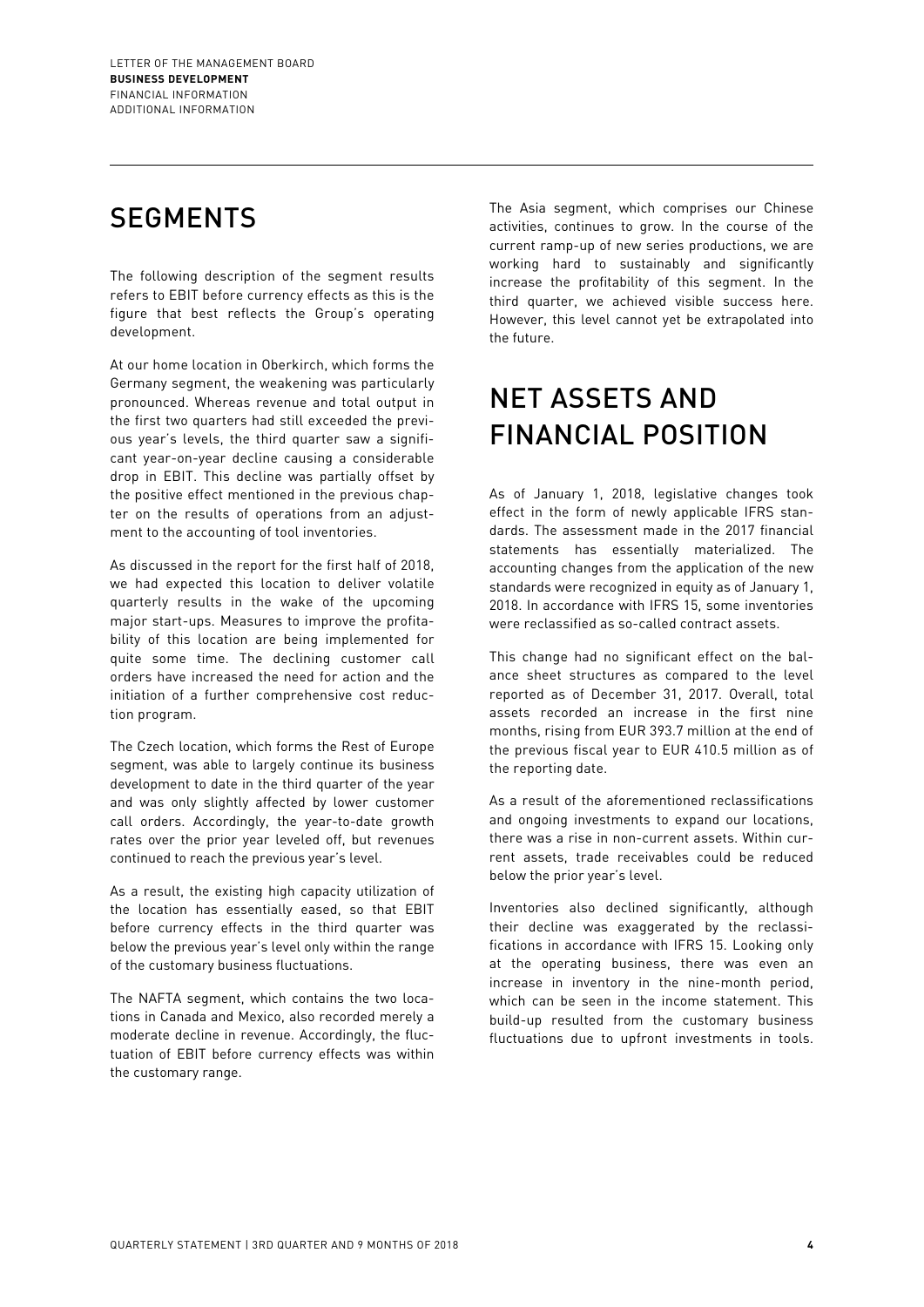

We continue to work intensively on continuously completing and invoicing the current high volume of tools, so that we expect to see a visible decline in inventory for the full year – excluding any effects from IFRS 15.

As of the reporting date, net debt increased to EUR 135.7 million after EUR 125.9 million as of 31 December 2017. At the same time, trade payables and other liabilities rose to EUR 87.6 million after EUR 77.0 million. The equity ratio amounted to 28.2 percent after 28.7 percent at the end of the past fiscal year and was within the normal fluctuation range.

Cash flow in the reporting quarter showed that the burden of high upfront investments in tools is already declining significantly:

While the increase in current assets had a negative impact of EUR 25.9 million in the previous year, the increase in current and non-current assets decreased in the first nine months of 2018 to EUR 11.3 million (due to the reclassifications, these two items are combined in this discussion).

Including various other changes – in particular a slightly lower cash inflow from current and noncurrent liabilities – cash flow from operating activities improved in the nine-month period to EUR 24.1 million (p/y: EUR 20.1 million).

Cash flow from investing activities amounted to EUR –18.0 million (p/y: EUR –22.8 million). The investments during the reporting period are explained below. Free cash flow after interest paid and received amounted to EUR 2.8 million (p/y: EUR –6.0 million).

Including the dividend payment of EUR 5.2 million (p/y: EUR 5.0 million) and the sharp reduction in net proceeds from borrowings totaling EUR 2.7 million (p/y: EUR 27.5 million), there was a change in cash and cash equivalents of EUR 0.3 million (p/y: EUR 16.5 million).

### INVESTMENTS

As explained in the segment report, investment increased in the nine-month period to EUR 26.8 million (p/y: EUR 24.8 million). We have already begun to withdraw our investment activity and prepare ourselves for the expected weaker growth.

Regardless of this, new forming presses will either be put into operation at all locations in the current fiscal year, with the exception of the Canada and Oberkirch locations, or are already in the start-up and ramp-up phase in order to reduce existing capacity bottlenecks.

In addition, extensive investments during the reporting period related to production equipment for the current and further planned large orders for the production of instrument panel carriers. We are also focusing in particular on measures to further increase efficiency in production.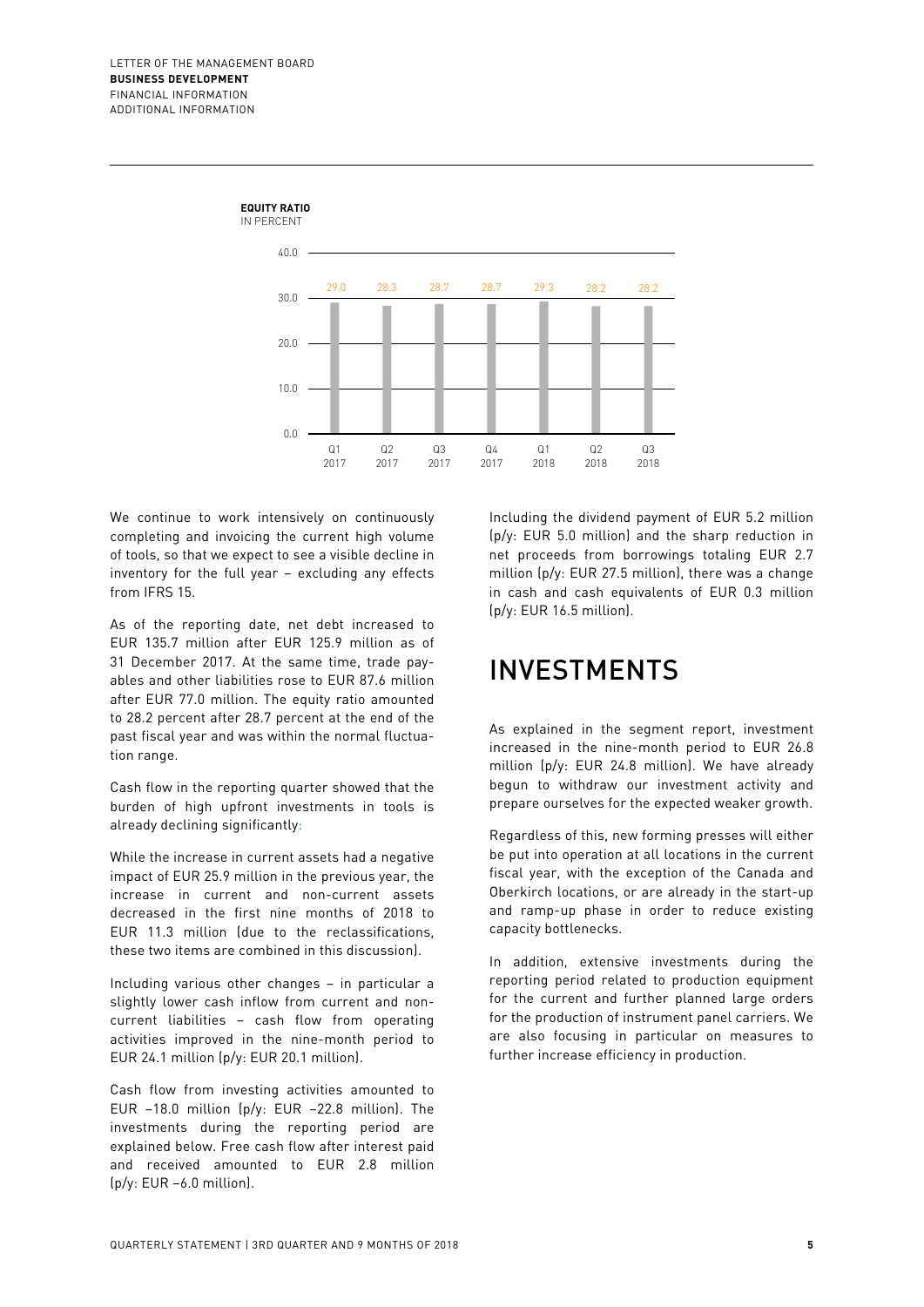

**NEW BUSINESS (LIFETIME VOLUME OF SERIES AND TOOL ORDERS)** IN EUR MILLION

Most of the overall investment in the first nine months was allocated to our German and Czech locations. In addition, we have forged ahead with our expansion in China and Mexico, whereas, in Canada, only a lower volume was realized.

### NEW BUSINESS

Our new business typically fluctuates significantly during the business year. After winning mainly smaller orders in the first half of the year, new business amounted to around EUR 190 million in the third quarter, including related tool volumes of around EUR 4 million.

We are particularly pleased about a new order for sophisticated seat components won by our Czech location. Starting in 2020, components are to be manufactured at this location over a 10-year contract period. Due to the special requirements of these components, a number of forming steps are required. Because of this, the deciding factors in our receipt of the contract were our experience, our strong reputation for developing and producing complex tools and for our superior delivery reliability and quality during the series runtime.

Production of the new business acquired during the first nine months is largely scheduled to start in the 2019 fiscal year with the exception of the order described above. The lifetime of these series orders tends to be higher than the average lifetime of 5 to 8 years.

### REPORT ON OPPORTU-NITIES AND RISKS

The opportunities and risks for the development of the PWO Group and its segments presented in the 2017 Annual Report remain valid.

In the interim financial report for the second quarter and the first half of 2018, we pointed out that political risks have increased significantly.

After the conclusion of the new trade agreement for the North American market, namely the US-Mexico-Canada Agreement (USMCA), a key portion of our business is now again in a more predictable environment. Nevertheless, the persistent trade conflicts between the United States and many other countries affect the overall economic climate. The automotive industry is also experiencing additional pressure from factors such as the diesel issue and the new WLTP test cycle.

As a result, we were required to adjust our forecasts for the current fiscal year and see mainly the risk of changes in exchange rates on our business development in the final weeks of the 2018 fiscal year.

Projections about the future development of exchange rates are not part of our corporate forecasts. We enter into appropriate hedging transactions to avoiding currency risk. The aim is to hedge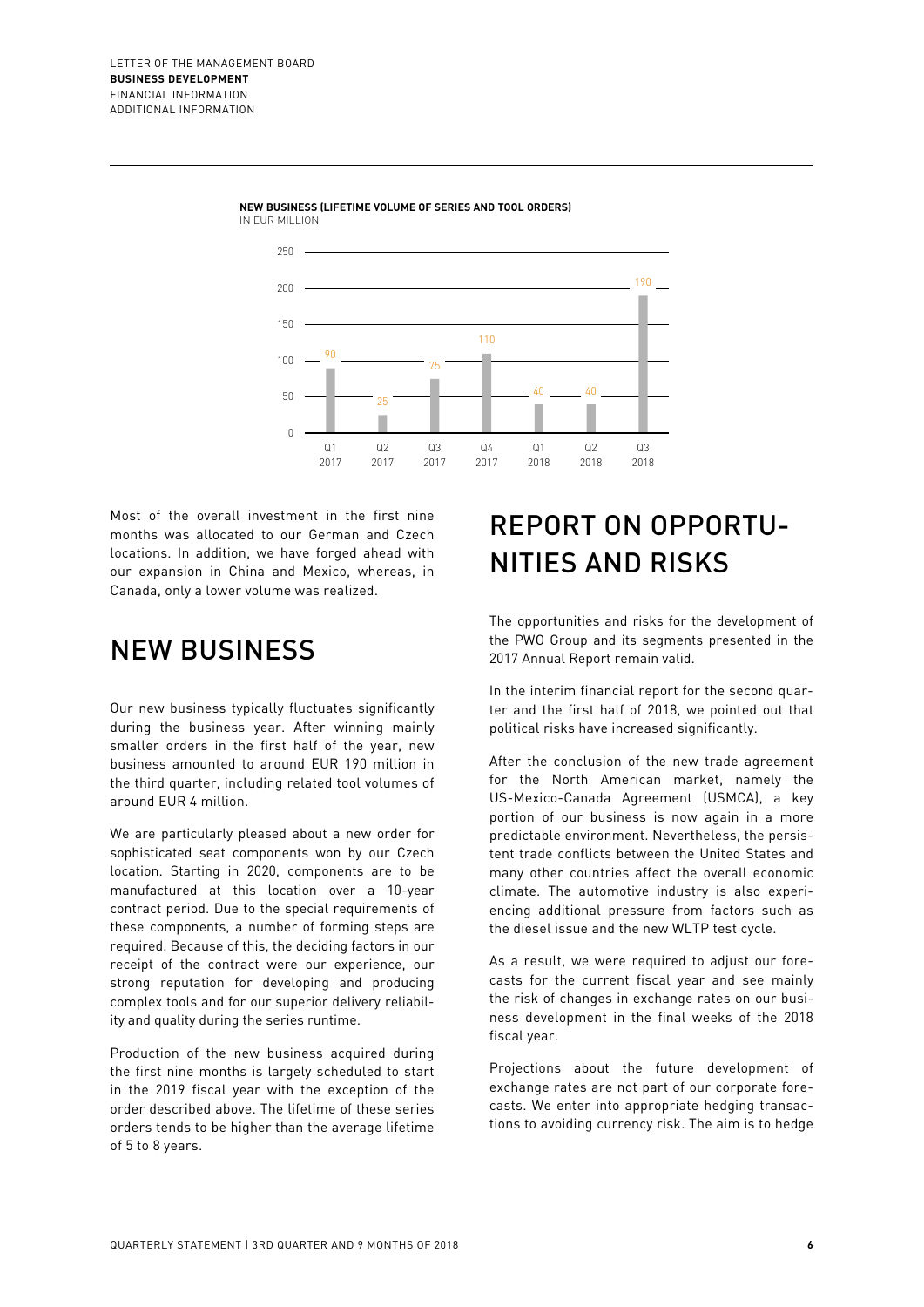contracts when they are received based on the assumed currency parities so that we can lock in the anticipated contribution margins.

Currency risk mainly includes risk related to intercompany loans. As these loans are intercompany obligations, they are hedged only partially.

# REPORT ON FORECASTS AND OUTLOOK

For the 2018 fiscal year, we now expect revenue of between EUR 475 and 480 million (previous expectation: EUR 500 million). EBIT before currency effects is significantly affected by the loss of revenue and is now anticipated in the range of EUR 18 to 19 million (previous expectation: EUR 25 to 26 million).

As a result, the previously forecast improvement in the equity ratio and the dynamic leverage ratio (net debt/EBITDA) can no longer be achieved. However, to counter this, we will postpone investment where possible.

With the planned investment volume of now EUR 35 million (previously: EUR 42 million), we anticipate break-even free cash flow (previously: significantly positive). The equity ratio and dynamic leverage ratio are anticipated to remain largely unchanged (previous expectation was for an improvement in these ratios). New business is expected to exceed the forecast range of EUR 250 to 300 million.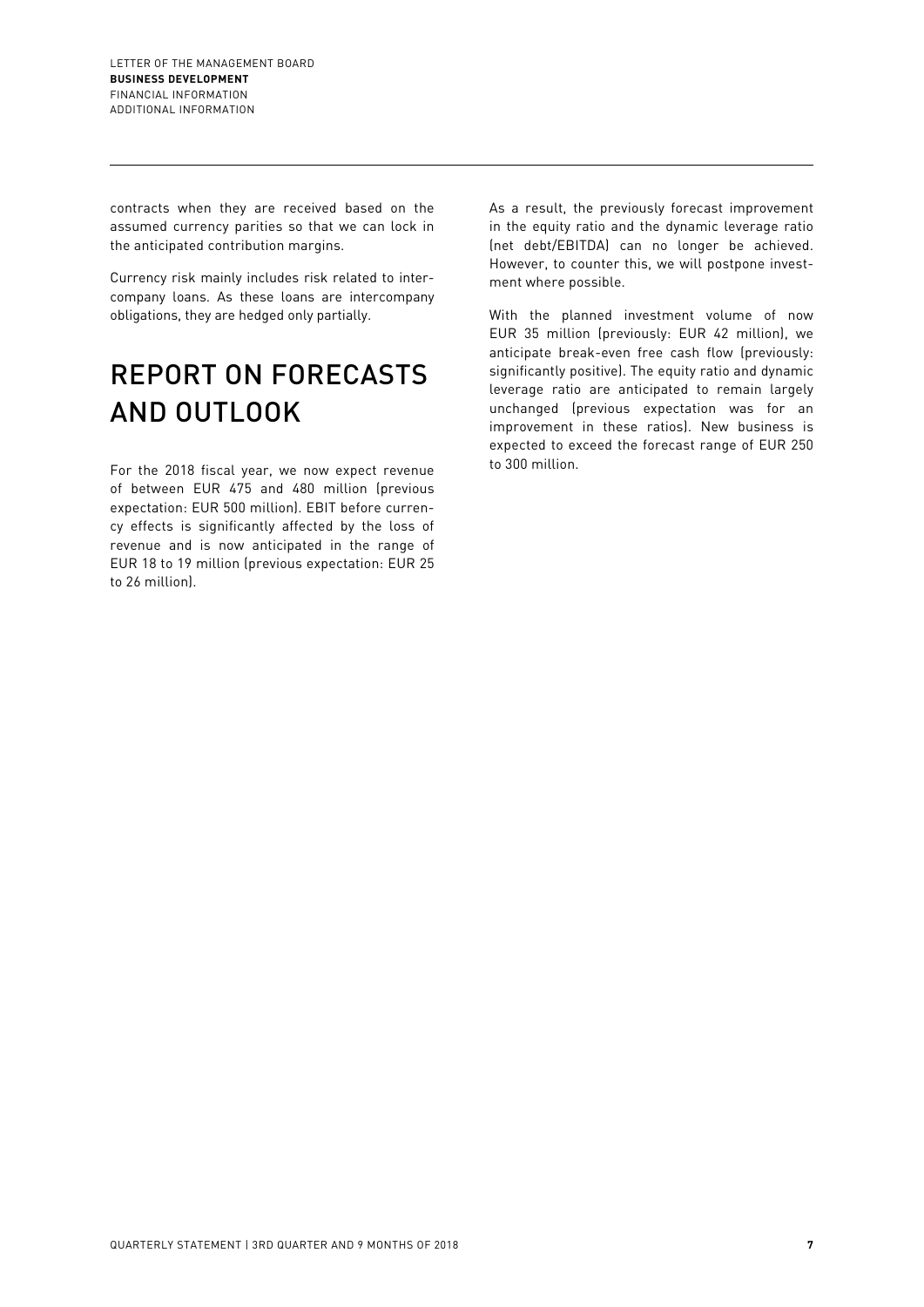### CONSOLIDATED INCOME STATEMENT

| <b>EURK</b>                                                                   |         |         |         |         |
|-------------------------------------------------------------------------------|---------|---------|---------|---------|
|                                                                               | Q3 2018 | % share | Q3 2017 | % share |
| Revenue                                                                       | 108,011 | 90.4    | 112,869 | 94.9    |
| Change in finished goods and work-in-progress<br>/ other own work capitalized | 11,520  | 9.6     | 6,027   | 5.1     |
| <b>TOTAL OUTPUT</b>                                                           | 119,531 | 100.0   | 118,896 | 100.0   |
| Other operating income                                                        | 1,878   | 1.6     | 2,731   | 2.3     |
| Cost of materials                                                             | 66,875  | 55.9    | 67,537  | 56.8    |
| Staff costs                                                                   | 31,509  | 26.4    | 29,149  | 24.5    |
| Depreciation and amortization                                                 | 5,952   | 5.0     | 6,073   | 5.1     |
| Other operating expenses                                                      | 13,883  | 11.6    | 13,098  | 11.0    |
| <b>EBIT</b>                                                                   | 3,190   | 2.7     | 5,770   | 4.9     |
| Financial expenses                                                            | 1,508   | 1.3     | 1,615   | 1.4     |
| <b>EBT</b>                                                                    | 1,682   | 1.4     | 4,155   | 3.5     |
| Income taxes                                                                  | 1,035   | 0.9     | 1,901   | 1.6     |
| <b>NET INCOME FOR THE PERIOD</b>                                              | 647     | 0.5     | 2,254   | 1.9     |
| Earnings per share in EUR                                                     | 0.21    |         | 0.72    |         |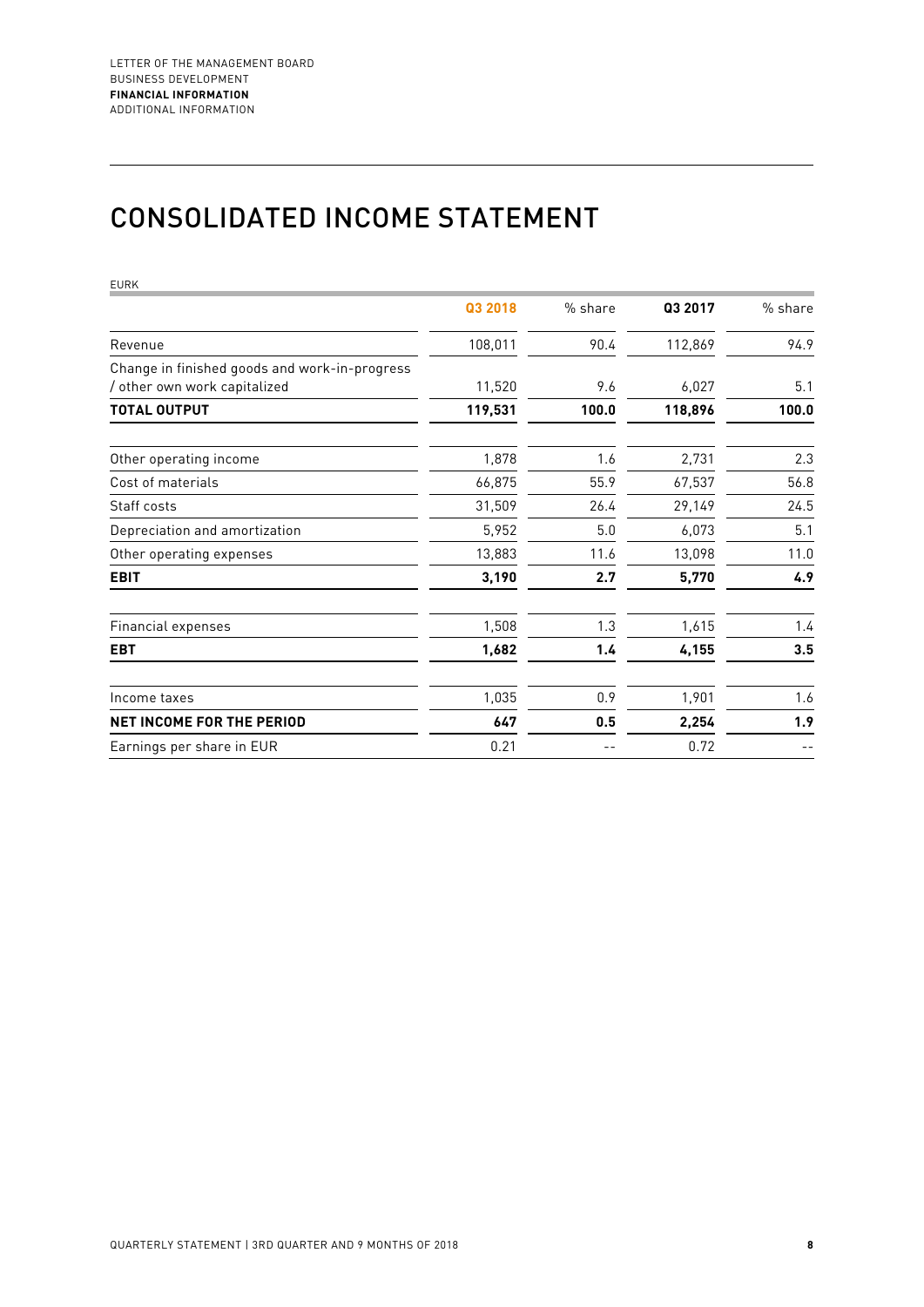### CONSOLIDATED INCOME STATEMENT

| <b>EURK</b>                                                                   |         |         |         |         |
|-------------------------------------------------------------------------------|---------|---------|---------|---------|
|                                                                               | 9M 2018 | % share | 9M 2017 | % share |
| Revenue                                                                       | 356,672 | 97.5    | 345,983 | 95.3    |
| Change in finished goods and work-in-progress<br>/ other own work capitalized | 9,303   | 2.5     | 16,999  | 4.7     |
| <b>TOTAL OUTPUT</b>                                                           | 365,975 | 100.0   | 362,982 | 100.0   |
| Other operating income                                                        | 7,858   | 2.1     | 9,044   | 2.5     |
| Cost of materials                                                             | 200,892 | 54.9    | 203,996 | 56.2    |
| Staff costs                                                                   | 96,503  | 26.4    | 90,757  | 25.0    |
| Depreciation and amortization                                                 | 18,270  | 5.0     | 18,118  | 5.0     |
| Other operating expenses                                                      | 41,307  | 11.3    | 42,995  | 11.8    |
| <b>EBIT</b>                                                                   | 16,861  | 4.6     | 16,160  | 4.5     |
| <b>Financial expenses</b>                                                     | 4,567   | 1.2     | 4,356   | 1.2     |
| <b>EBT</b>                                                                    | 12,294  | 3.4     | 11,804  | 3.3     |
| Income taxes                                                                  | 4,428   | 1.2     | 3,643   | 1.0     |
| NET INCOME FOR THE PERIOD                                                     | 7,866   | 2.2     | 8,161   | 2.3     |
| Earnings per share in EUR                                                     | 2.52    |         | 2.61    |         |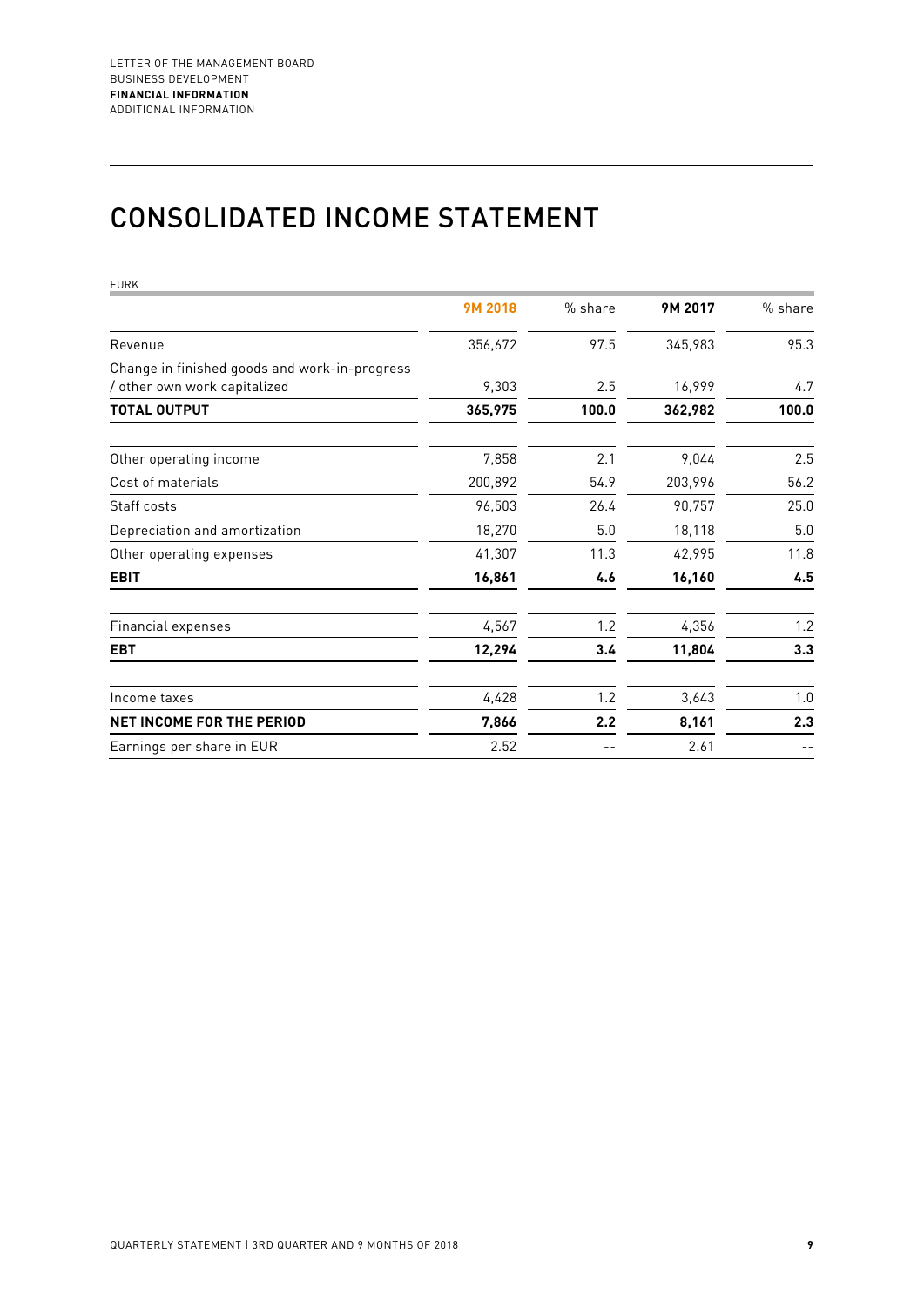# CONSOLIDATED STATEMENT OF COMPREHENSIVE INCOME

EURK

|                                                                  | Q3 2018  | Q3 2017  |
|------------------------------------------------------------------|----------|----------|
| <b>NET INCOME FOR THE PERIOD</b>                                 | 647      | 2,254    |
| Net gains from cash flow hedges                                  | 1,343    | 1,046    |
| Tax effect                                                       | $-400$   | $-302$   |
| Currency translation differences                                 | $-1,117$ | $-34$    |
| Items that may be reclassified to profit and loss in future      | $-174$   | 710      |
| Actuarial gains (p/y: losses) from defined benefit pension plans | 4,095    | -4       |
| Transition effect from the first-time application of IFRS 15     | 0        | $\Omega$ |
| Tax effect                                                       | $-1.164$ |          |
| Items that will not be reclassified to profit and loss           | 2,931    | $-3$     |
| OTHER COMPREHENSIVE INCOME AFTER TAX                             | 2,757    | 707      |
| <b>TOTAL COMPREHENSIVE INCOME AFTER TAX</b>                      | 3,404    | 2,961    |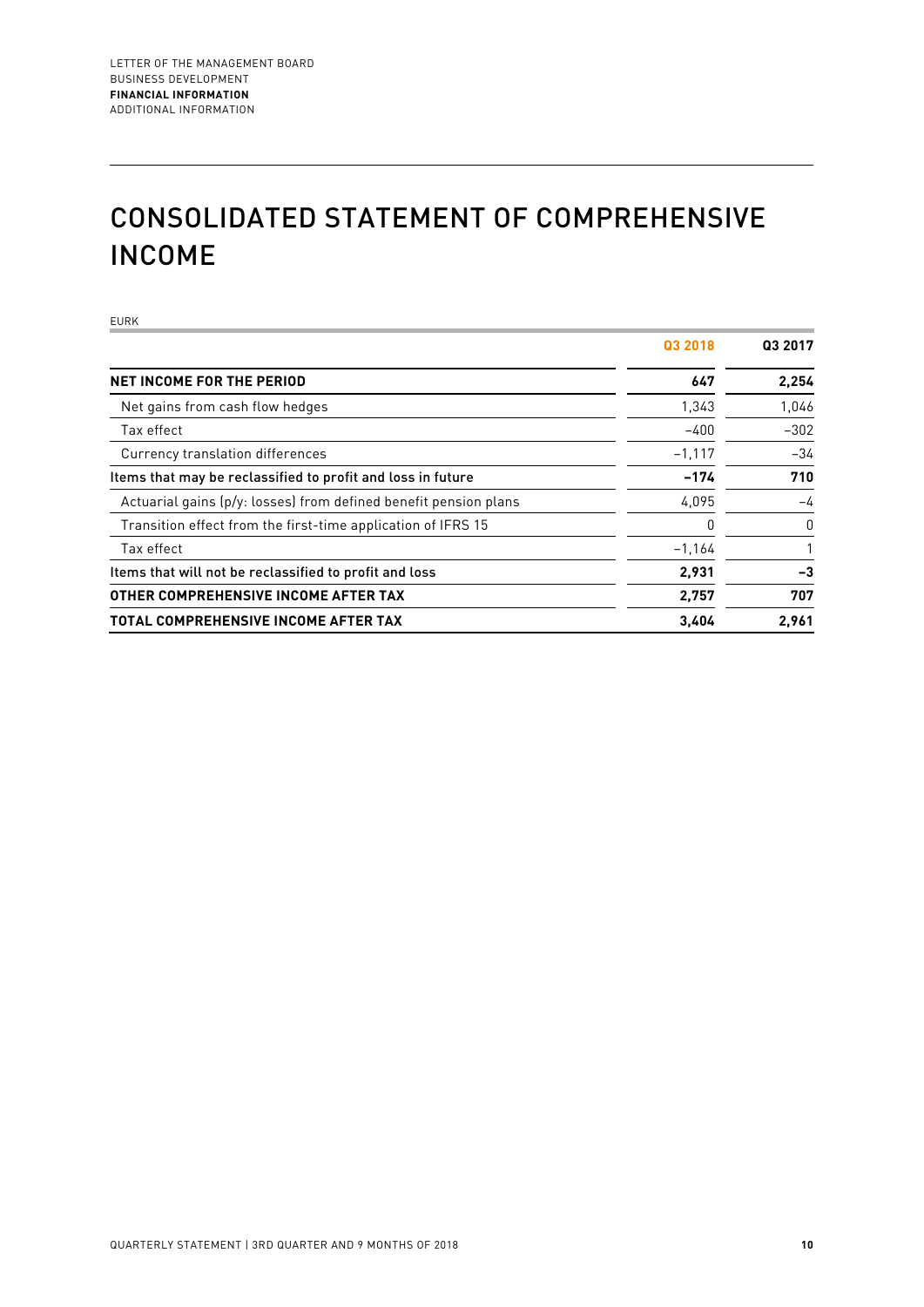# CONSOLIDATED STATEMENT OF COMPREHENSIVE INCOME

EURK

|                                                              | 9M 2018  | 9M 2017  |
|--------------------------------------------------------------|----------|----------|
| <b>NET INCOME FOR THE PERIOD</b>                             | 7,866    | 8,161    |
| Net losses $(p/y:$ net gains) from cash flow hedges          | $-2.365$ | 6,007    |
| Tax effect                                                   | 664      | $-1,653$ |
| Currency translation differences                             | $-1,186$ | $-1.205$ |
| Items that may be reclassified to profit and loss in future  | $-2,887$ | 3,149    |
| Actuarial gains from defined benefit pension plans           | 4,095    | 905      |
| Transition effect from the first-time application of IFRS 15 | $-247$   | $\Omega$ |
| Tax effect                                                   | $-1,094$ | $-257$   |
| Items that will not be reclassified to profit and loss       | 2,754    | 648      |
| OTHER COMPREHENSIVE INCOME AFTER TAX                         | $-133$   | 3,797    |
| <b>TOTAL COMPREHENSIVE INCOME AFTER TAX</b>                  | 7,733    | 11,958   |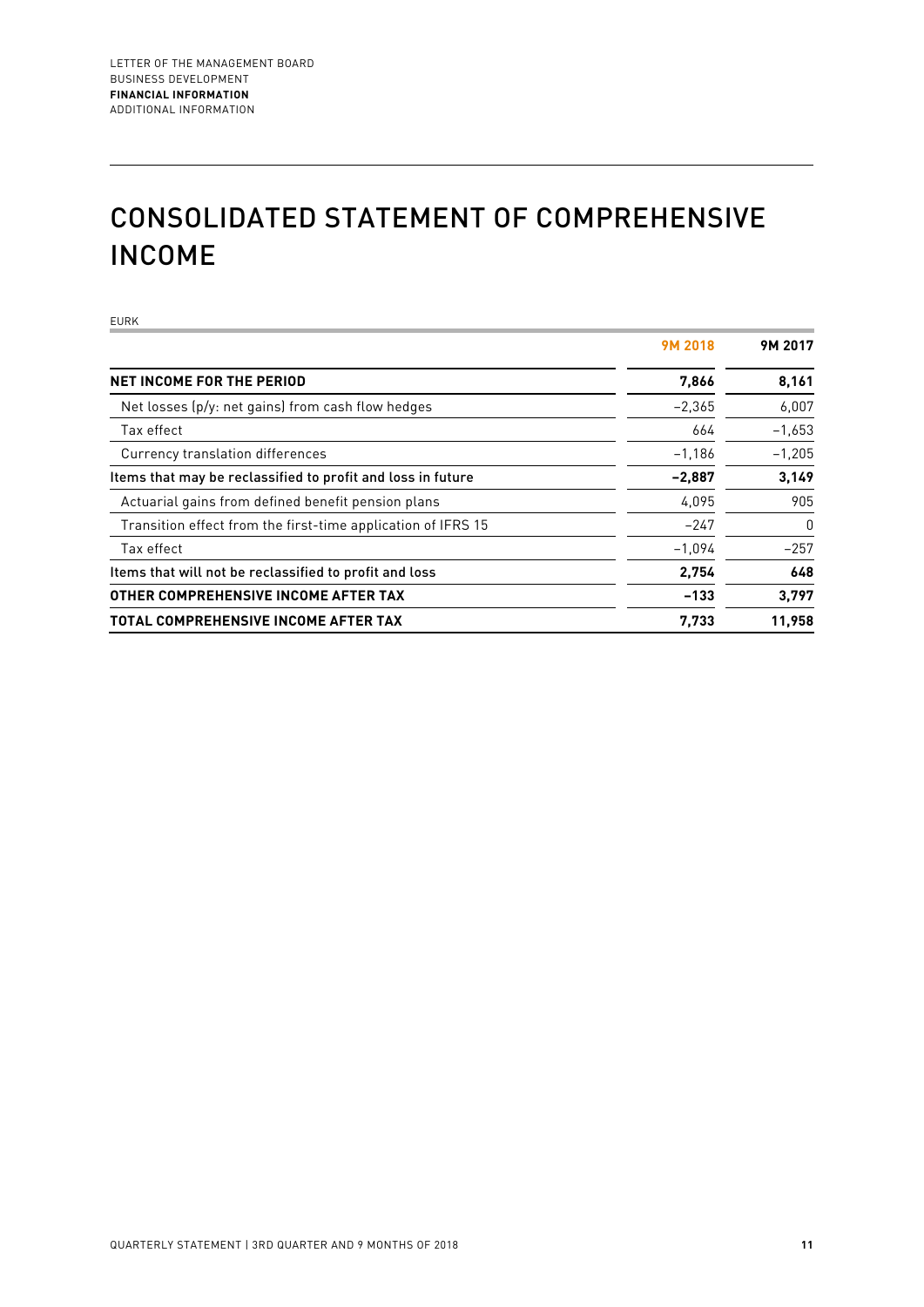### CONSOLIDATED BALANCE SHEET

### **ASSETS**

| <b>EURK</b>                             |               |               |
|-----------------------------------------|---------------|---------------|
|                                         | Sep. 30, 2018 | Dec. 31, 2017 |
| Property, plant and equipment           | 187,155       | 178,650       |
| Intangible assets                       | 10,705        | 11,632        |
| Contract assets <sup>1</sup>            | 5,853         | 0             |
| Deferred tax assets                     | 13,199        | 14,511        |
| <b>NON-CURRENT ASSETS</b>               | 216,912       | 204,793       |
| Inventories                             | 105,132       | 117,343       |
| Trade receivables and other receivables | 42,177        | 48,261        |
| Contract assets <sup>1</sup>            | 20,144        | 0             |
| Other assets                            | 16,856        | 10,163        |
| Other financial assets                  | 319           | 3,455         |
| Income tax receivables                  | 155           | 515           |
| Receivables and other assets            | 79,651        | 62,394        |
| Cash and cash equivalents               | 8,790         | 9,195         |
| <b>CURRENT ASSETS</b>                   | 193,573       | 188,932       |
| <b>TOTAL ASSETS</b>                     | 410,485       | 393,725       |

### **EQUITY AND LIABILITIES**

EURK

|                                            | Sep. 30, 2018 | Dec. 31, 2017 |
|--------------------------------------------|---------------|---------------|
| <b>EQUITY</b>                              | 115,693       | 113,116       |
| Non-current financial liabilities          | 89,998        | 91,320        |
| Provisions for pensions                    | 51,414        | 54,954        |
| Other provisions                           | 1,761         | 1,908         |
| Non-current liabilities                    | 143,173       | 148,182       |
| Current portion of provisions for pensions | 1,541         | 1,541         |
| Current portion of other provisions        | 1,716         | 1,747         |
| Trade payables and other liabilities       | 87,639        | 76,956        |
| Other financial liabilities                | 6,197         | 8,420         |
| <b>Current financial liabilities</b>       | 54,526        | 43,763        |
| <b>Current liabilities</b>                 | 151,619       | 132,427       |
| <b>TOTAL LIABILITIES</b>                   | 294,792       | 280,609       |
| <b>TOTAL EQUITY AND LIABILITIES</b>        | 410,485       | 393,725       |

<sup>1</sup> First-time application of IFRS 15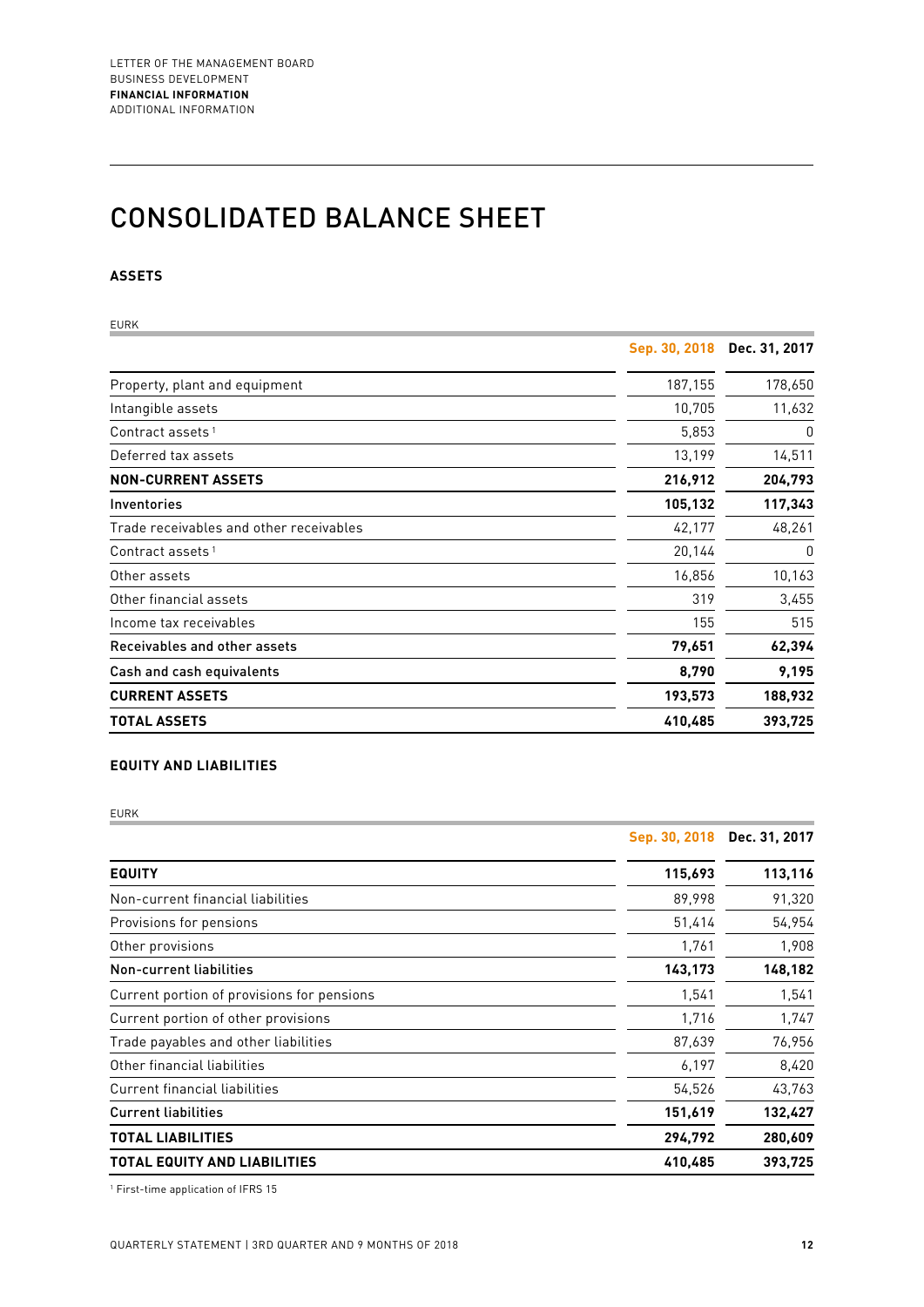### CONSOLIDATED STATEMENT OF CHANGES IN EQUITY

| <b>Equity attributable to PWO AG shareholders</b> |                              |                            |                             |                                               |                                               |                            |                                                                              |  |
|---------------------------------------------------|------------------------------|----------------------------|-----------------------------|-----------------------------------------------|-----------------------------------------------|----------------------------|------------------------------------------------------------------------------|--|
|                                                   |                              |                            |                             |                                               |                                               | reclassified to profit and | Other components of<br>equity<br>items that may be<br>loss in future periods |  |
|                                                   | <b>Subscribed</b><br>capital | <b>Capital</b><br>reserves | <b>Retained</b><br>earnings | <b>Defined</b><br>benefit<br>pension<br>plans | <b>Currency</b><br>translation<br>differences | <b>Cash flow</b><br>hedges | <b>Total</b>                                                                 |  |
| <b>JANUARY 1, 2017</b>                            | 9,375                        | 37,494                     | 73,591                      | $-14,614$                                     | 3,639                                         | $-2,949$                   | 106,536                                                                      |  |
| Net income for the<br>period                      |                              |                            | 8,161                       |                                               |                                               |                            | 8,161                                                                        |  |
| Other comprehensive<br>income                     |                              |                            |                             | 648                                           | $-1,205$                                      | 4,354                      | 3,797                                                                        |  |
| <b>TOTAL COMPREHEN-</b><br><b>SIVE INCOME</b>     | 9,375                        | 37,494                     | 81,752                      | -13,966                                       | 2,434                                         | 1,405                      | 118,494                                                                      |  |
| Dividend payment                                  |                              |                            | $-5,000$                    |                                               |                                               |                            | $-5,000$                                                                     |  |
| <b>SEPTEMBER 30, 2017</b>                         | 9,375                        | 37,494                     | 76,752                      | $-13,966$                                     | 2,434                                         | 1,405                      | 113,494                                                                      |  |
| <b>JANUARY 1, 2018</b>                            | 9,375                        | 37,494                     | 78,650                      | $-15,935$                                     | 2,206                                         | 1,326                      | 113,116                                                                      |  |
| Net income for the<br>period                      |                              |                            | 7,866                       |                                               |                                               |                            | 7,866                                                                        |  |
| Other comprehensive<br>income                     |                              |                            | $-177$                      | 2,931                                         | $-1,186$                                      | $-1,701$                   | $-133$                                                                       |  |
| <b>TOTAL COMPREHEN-</b><br><b>SIVE INCOME</b>     | 9,375                        | 37,494                     | 86,339                      | $-13,004$                                     | 1,020                                         | $-375$                     | 120,849                                                                      |  |
| Dividend payment                                  |                              |                            | $-5,156$                    |                                               |                                               |                            | $-5,156$                                                                     |  |
| <b>SEPTEMBER 30, 2018</b>                         | 9,375                        | 37,494                     | 81,183                      | $-13,004$                                     | 1,020                                         | $-375$                     | 115,693                                                                      |  |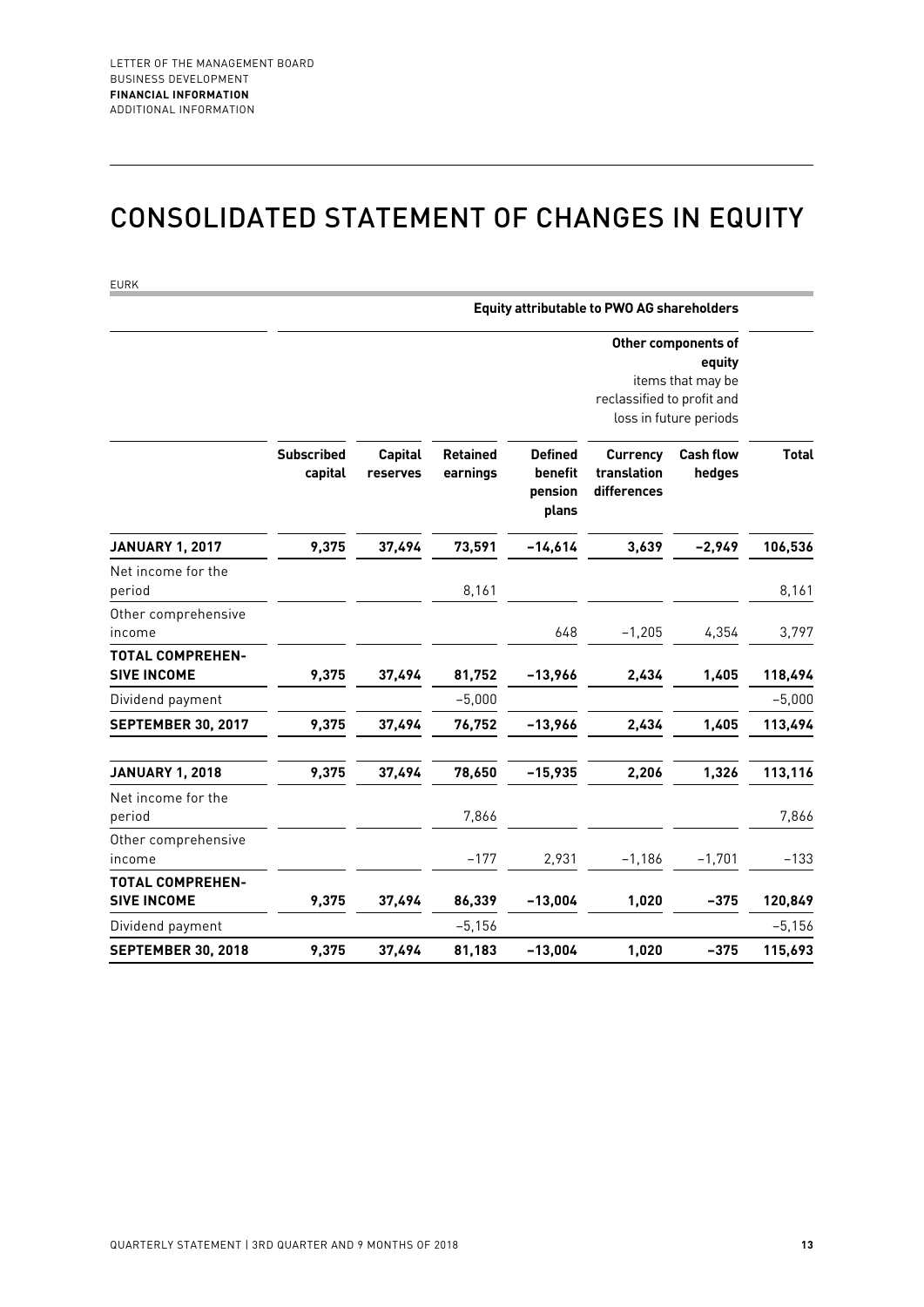### CONSOLIDATED STATEMENT OF CASH FLOWS

| 9M 2018<br>7,866<br>Net income for the period<br>Depreciation of property, plant and equipment and intangible assets<br>18,270<br>4.428<br>Income tax expense<br>Interest income and expenses<br>4,567<br>$-5,407$<br>Change in current assets <sup>1</sup><br>Change in non-current assets <sup>1</sup><br>$-5,853$<br>Change in current liabilities (excluding financial liabilities)<br>8,324<br>Change in non-current liabilities (excluding financial liabilities)<br>$-4,384$<br>$-3,815$<br>Income taxes paid<br>Other non-cash expenses<br>143<br>Losses on disposal of property, plant and equipment<br>$-28$<br>CASH FLOW FROM OPERATING ACTIVITIES<br>24,111<br>150<br>Proceeds from disposal of property, plant and equipment<br>$-16,622$<br>Payments for investments in property, plant and equipment<br>Payments for investments in intangible assets<br>$-1,533$<br><b>CASH FLOW FROM INVESTING ACTIVITIES</b><br>$-18,005$<br>$-5,156$<br>Dividend payments<br>$-3,355$<br>Interest paid<br>29<br>Interest received<br>20,201<br>Proceeds from borrowings<br>Repayment of borrowings<br>$-17,510$<br><b>CASH FLOW FROM FINANCING ACTIVITIES</b><br>$-5,791$<br>Net change in cash and cash equivalents<br>315<br>-42 | <b>EURK</b>                                           |           |
|---------------------------------------------------------------------------------------------------------------------------------------------------------------------------------------------------------------------------------------------------------------------------------------------------------------------------------------------------------------------------------------------------------------------------------------------------------------------------------------------------------------------------------------------------------------------------------------------------------------------------------------------------------------------------------------------------------------------------------------------------------------------------------------------------------------------------------------------------------------------------------------------------------------------------------------------------------------------------------------------------------------------------------------------------------------------------------------------------------------------------------------------------------------------------------------------------------------------------------------|-------------------------------------------------------|-----------|
|                                                                                                                                                                                                                                                                                                                                                                                                                                                                                                                                                                                                                                                                                                                                                                                                                                                                                                                                                                                                                                                                                                                                                                                                                                       |                                                       | 9M 2017   |
|                                                                                                                                                                                                                                                                                                                                                                                                                                                                                                                                                                                                                                                                                                                                                                                                                                                                                                                                                                                                                                                                                                                                                                                                                                       |                                                       | 8,161     |
|                                                                                                                                                                                                                                                                                                                                                                                                                                                                                                                                                                                                                                                                                                                                                                                                                                                                                                                                                                                                                                                                                                                                                                                                                                       |                                                       | 18,118    |
|                                                                                                                                                                                                                                                                                                                                                                                                                                                                                                                                                                                                                                                                                                                                                                                                                                                                                                                                                                                                                                                                                                                                                                                                                                       |                                                       | 3,643     |
|                                                                                                                                                                                                                                                                                                                                                                                                                                                                                                                                                                                                                                                                                                                                                                                                                                                                                                                                                                                                                                                                                                                                                                                                                                       |                                                       | 4,356     |
|                                                                                                                                                                                                                                                                                                                                                                                                                                                                                                                                                                                                                                                                                                                                                                                                                                                                                                                                                                                                                                                                                                                                                                                                                                       |                                                       | $-25,929$ |
|                                                                                                                                                                                                                                                                                                                                                                                                                                                                                                                                                                                                                                                                                                                                                                                                                                                                                                                                                                                                                                                                                                                                                                                                                                       |                                                       | $\Box$    |
|                                                                                                                                                                                                                                                                                                                                                                                                                                                                                                                                                                                                                                                                                                                                                                                                                                                                                                                                                                                                                                                                                                                                                                                                                                       |                                                       | 10,779    |
|                                                                                                                                                                                                                                                                                                                                                                                                                                                                                                                                                                                                                                                                                                                                                                                                                                                                                                                                                                                                                                                                                                                                                                                                                                       |                                                       | $-1,977$  |
|                                                                                                                                                                                                                                                                                                                                                                                                                                                                                                                                                                                                                                                                                                                                                                                                                                                                                                                                                                                                                                                                                                                                                                                                                                       |                                                       | $-6,313$  |
|                                                                                                                                                                                                                                                                                                                                                                                                                                                                                                                                                                                                                                                                                                                                                                                                                                                                                                                                                                                                                                                                                                                                                                                                                                       |                                                       | 9,223     |
|                                                                                                                                                                                                                                                                                                                                                                                                                                                                                                                                                                                                                                                                                                                                                                                                                                                                                                                                                                                                                                                                                                                                                                                                                                       |                                                       |           |
|                                                                                                                                                                                                                                                                                                                                                                                                                                                                                                                                                                                                                                                                                                                                                                                                                                                                                                                                                                                                                                                                                                                                                                                                                                       |                                                       | 20,069    |
|                                                                                                                                                                                                                                                                                                                                                                                                                                                                                                                                                                                                                                                                                                                                                                                                                                                                                                                                                                                                                                                                                                                                                                                                                                       |                                                       | 50        |
|                                                                                                                                                                                                                                                                                                                                                                                                                                                                                                                                                                                                                                                                                                                                                                                                                                                                                                                                                                                                                                                                                                                                                                                                                                       |                                                       | $-21,494$ |
|                                                                                                                                                                                                                                                                                                                                                                                                                                                                                                                                                                                                                                                                                                                                                                                                                                                                                                                                                                                                                                                                                                                                                                                                                                       |                                                       | $-1,372$  |
|                                                                                                                                                                                                                                                                                                                                                                                                                                                                                                                                                                                                                                                                                                                                                                                                                                                                                                                                                                                                                                                                                                                                                                                                                                       |                                                       | $-22,816$ |
|                                                                                                                                                                                                                                                                                                                                                                                                                                                                                                                                                                                                                                                                                                                                                                                                                                                                                                                                                                                                                                                                                                                                                                                                                                       |                                                       | $-5,000$  |
|                                                                                                                                                                                                                                                                                                                                                                                                                                                                                                                                                                                                                                                                                                                                                                                                                                                                                                                                                                                                                                                                                                                                                                                                                                       |                                                       | $-3,336$  |
|                                                                                                                                                                                                                                                                                                                                                                                                                                                                                                                                                                                                                                                                                                                                                                                                                                                                                                                                                                                                                                                                                                                                                                                                                                       |                                                       | 48        |
|                                                                                                                                                                                                                                                                                                                                                                                                                                                                                                                                                                                                                                                                                                                                                                                                                                                                                                                                                                                                                                                                                                                                                                                                                                       |                                                       | 65,851    |
|                                                                                                                                                                                                                                                                                                                                                                                                                                                                                                                                                                                                                                                                                                                                                                                                                                                                                                                                                                                                                                                                                                                                                                                                                                       |                                                       | $-38,331$ |
|                                                                                                                                                                                                                                                                                                                                                                                                                                                                                                                                                                                                                                                                                                                                                                                                                                                                                                                                                                                                                                                                                                                                                                                                                                       |                                                       | 19,232    |
|                                                                                                                                                                                                                                                                                                                                                                                                                                                                                                                                                                                                                                                                                                                                                                                                                                                                                                                                                                                                                                                                                                                                                                                                                                       |                                                       | 16,485    |
|                                                                                                                                                                                                                                                                                                                                                                                                                                                                                                                                                                                                                                                                                                                                                                                                                                                                                                                                                                                                                                                                                                                                                                                                                                       | Effect of exchange rates on cash and cash equivalents | 284       |
| 1,440<br>Cash and cash equivalents as of January 1                                                                                                                                                                                                                                                                                                                                                                                                                                                                                                                                                                                                                                                                                                                                                                                                                                                                                                                                                                                                                                                                                                                                                                                    |                                                       | $-11,782$ |
| CASH AND CASH EQUIVALENTS AS OF SEPTEMBER 30<br>1,713                                                                                                                                                                                                                                                                                                                                                                                                                                                                                                                                                                                                                                                                                                                                                                                                                                                                                                                                                                                                                                                                                                                                                                                 |                                                       | 4,987     |
| 8,790<br>of which cash and cash equivalents                                                                                                                                                                                                                                                                                                                                                                                                                                                                                                                                                                                                                                                                                                                                                                                                                                                                                                                                                                                                                                                                                                                                                                                           |                                                       | 10,199    |
| of which bank borrowings due on demand<br>$-7,077$                                                                                                                                                                                                                                                                                                                                                                                                                                                                                                                                                                                                                                                                                                                                                                                                                                                                                                                                                                                                                                                                                                                                                                                    |                                                       | $-5,212$  |

<sup>1</sup> First-time application of IFRS 15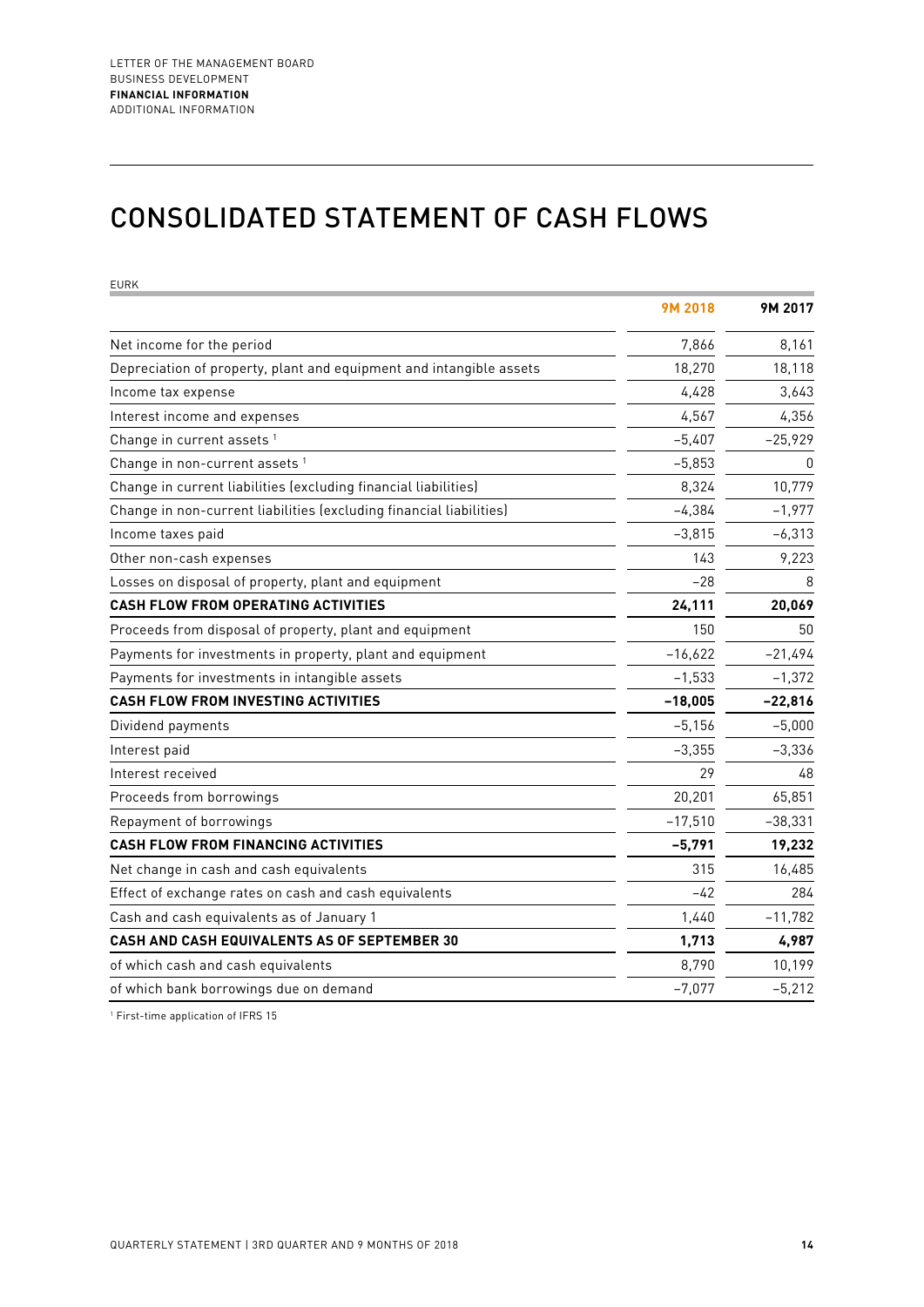### SEGMENT REPORT

### SEGMENT INFORMATION BY REGION (9 MONTHS 2018)

EURK

|                                                              | Germany   | <b>Rest of</b><br><b>Europe</b> | <b>NAFTA Area</b> | Asia           | Consolida-<br>tion effects | Group     |
|--------------------------------------------------------------|-----------|---------------------------------|-------------------|----------------|----------------------------|-----------|
| Total revenue                                                | 219,812   | 57,378                          | 71,805            | 39,182         | $\mathbf{0}$               | 388,177   |
| Inter-segment revenue                                        | $-15,165$ | $-5,973$                        | $-225$            | $-10,142$      | $\mathbf{0}$               | $-31,505$ |
| <b>EXTERNAL REVENUE</b>                                      | 204,647   | 51,405                          | 71,580            | 29,040         | 0                          | 356,672   |
| <b>TOTAL OUTPUT</b>                                          | 218,136   | 56,753                          | 82,134            | 40,909         | $-31,957$                  | 365,975   |
| Other income (aggregated)                                    | 6,782     | 331                             | 1,787             | 1,366          | $-2,408$                   | 7,858     |
| Other expenses<br>(aggregated)                               | 208,412   | 48,564                          | 76,291            | 39,393         | $-33,958$                  | 338,702   |
| Depreciation and<br>amortization                             | 8,974     | 3,449                           | 3,829             | 2,018          | 0                          | 18,270    |
| <b>EARNINGS BEFORE IN-</b><br><b>TEREST AND TAXES (EBIT)</b> | 7,532     | 5,071                           | 3,801             | 864            | $-407$                     | 16,861    |
| Interest income                                              | 2,674     | 13                              | $\overline{2}$    | $\overline{2}$ | $-2,639$                   | 52        |
| Interest expenses                                            | 3,282     | 766                             | 1,834             | 1,377          | $-2,640$                   | 4,619     |
| <b>EARNINGS BEFORE TAXES</b><br>(EBT)                        | 6,924     | 4,318                           | 1,969             | $-511$         | -406                       | 12,294    |
| Income taxes                                                 | 3,101     | 775                             | 656               | 4              | $-108$                     | 4,428     |
| <b>NET INCOME FOR THE</b><br><b>PERIOD</b>                   | 3,823     | 3,543                           | 1,313             | $-515$         | $-298$                     | 7,866     |
| Assets                                                       | 210,969   | 83,253                          | 103,601           | 66,984         | $-54,322$                  | 410,485   |
| of which non-current<br>assets <sup>1</sup>                  | 73,338    | 52,547                          | 41,489            | 30,577         | $-91$                      | 197,860   |
| of which contract assets <sup>2</sup>                        | 15,454    | 3,231                           | 4,215             | 3,097          | $\mathbf{0}$               | 25,997    |
| Liabilities                                                  | 46,996    | 31,737                          | 84,240            | 66,215         | 65,604                     | 294,792   |
| Investments                                                  | 7,694     | 7,562                           | 7,136             | 4,433          | 0                          | 26,825    |
| Employees (as of Sep. 30)                                    | 1,680     | 656                             | 797               | 344            |                            | 3,477     |

<sup>1</sup> Non-current assets do not include deferred taxes.

<sup>2</sup> First-time application of IFRS 15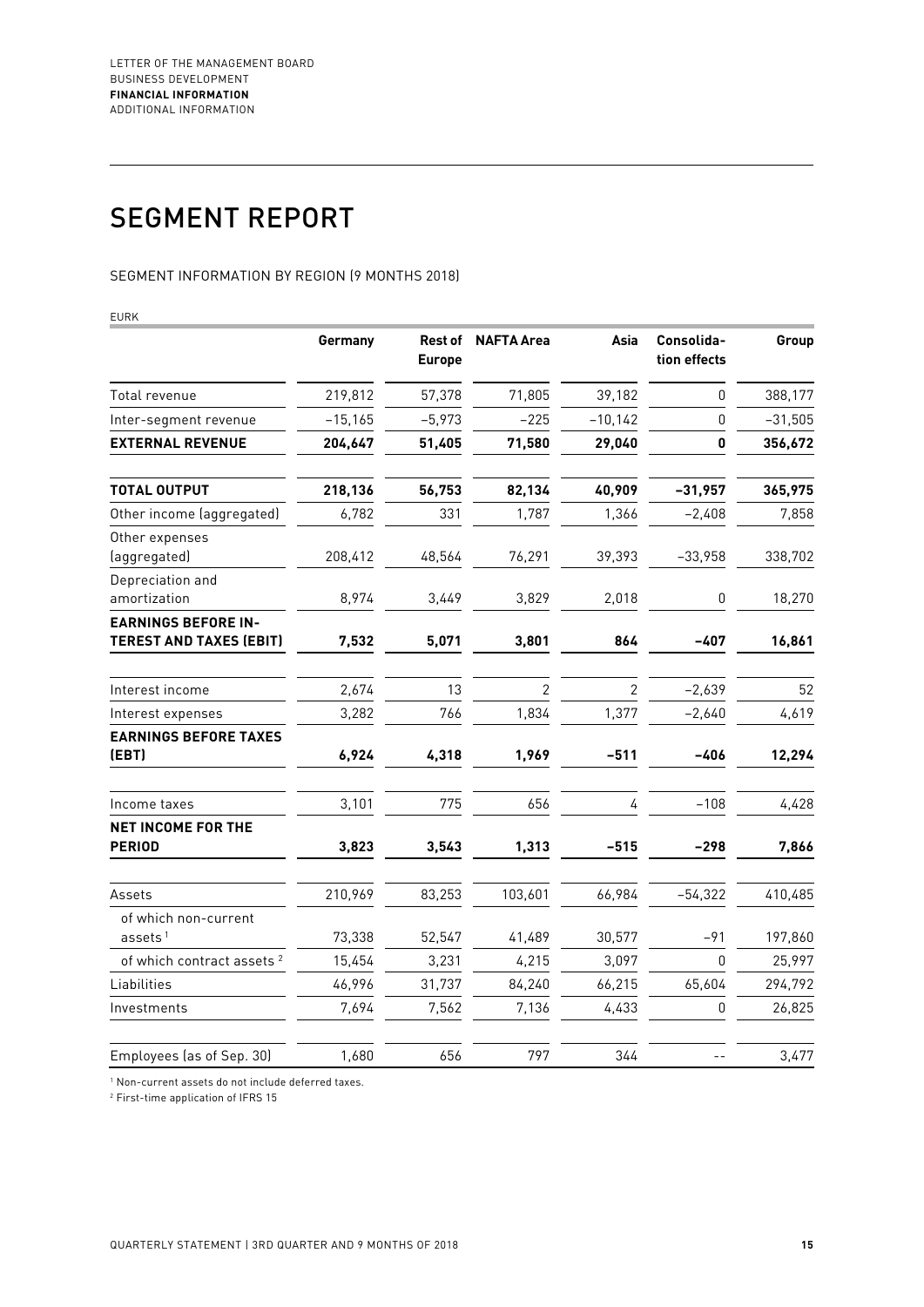### SEGMENT REPORT

### SEGMENT INFORMATION BY REGION (9 MONTHS 2017)

EURK

|                                                              | Germany   | <b>Rest of</b><br><b>Europe</b> | <b>NAFTA Area</b> | Asia     | Consolida-<br>tion effects | Group     |
|--------------------------------------------------------------|-----------|---------------------------------|-------------------|----------|----------------------------|-----------|
| Total revenue                                                | 207,685   | 55,108                          | 74,448            | 35,109   | 0                          | 372,350   |
| Inter-segment revenue                                        | $-14,650$ | $-3,194$                        | $-81$             | $-8,442$ | $\mathbf{0}$               | $-26,367$ |
| <b>EXTERNAL REVENUE</b>                                      | 193,035   | 51,914                          | 74,367            | 26,667   | 0                          | 345,983   |
| <b>TOTAL OUTPUT</b>                                          | 218,804   | 53,420                          | 78,827            | 38,574   | $-26,643$                  | 362,982   |
| Other income (aggregated)                                    | 9,079     | 263                             | 1,800             | 783      | $-2,881$                   | 9,044     |
| Other expenses<br>(aggregated)                               | 211,035   | 44,508                          | 72,095            | 39,283   | $-29,173$                  | 337,748   |
| Depreciation and<br>amortization                             | 8,527     | 3,333                           | 4,206             | 2,070    | $-18$                      | 18,118    |
| <b>EARNINGS BEFORE IN-</b><br><b>TEREST AND TAXES (EBIT)</b> | 8,321     | 5,842                           | 4,326             | $-1,996$ | $-333$                     | 16,160    |
| Interest income                                              | 2,711     | 34                              | 1                 | 1        | $-2,518$                   | 229       |
| Interest expenses                                            | 3,640     | 878                             | 1,550             | 1,035    | $-2,518$                   | 4,585     |
| <b>EARNINGS BEFORE TAXES</b><br>(EBT)                        | 7,392     | 4,998                           | 2,777             | $-3,030$ | $-333$                     | 11,804    |
| Income taxes                                                 | 3,056     | $-163$                          | 823               | 0        | $-73$                      | 3,643     |
| <b>NET INCOME FOR THE</b><br><b>PERIOD</b>                   | 4,336     | 5,161                           | 1,954             | $-3,030$ | $-260$                     | 8,161     |
| Assets                                                       | 208,841   | 84,120                          | 87,747            | 58,676   | $-44,096$                  | 395,288   |
| of which non-current<br>assets $1$                           | 76,373    | 48,491                          | 36,903            | 28,085   | $-99$                      | 189,753   |
| Liabilities                                                  | 45,416    | 34,421                          | 62,695            | 63,402   | 75,860                     | 281,794   |
| Investments                                                  | 8,686     | 6,321                           | 6,896             | 2,853    | $\mathbf 0$                | 24,756    |
| Employees (as of Sep. 30)                                    | 1,600     | 632                             | 771               | 349      |                            | 3,352     |

<sup>1</sup> Non-current assets do not include deferred taxes.